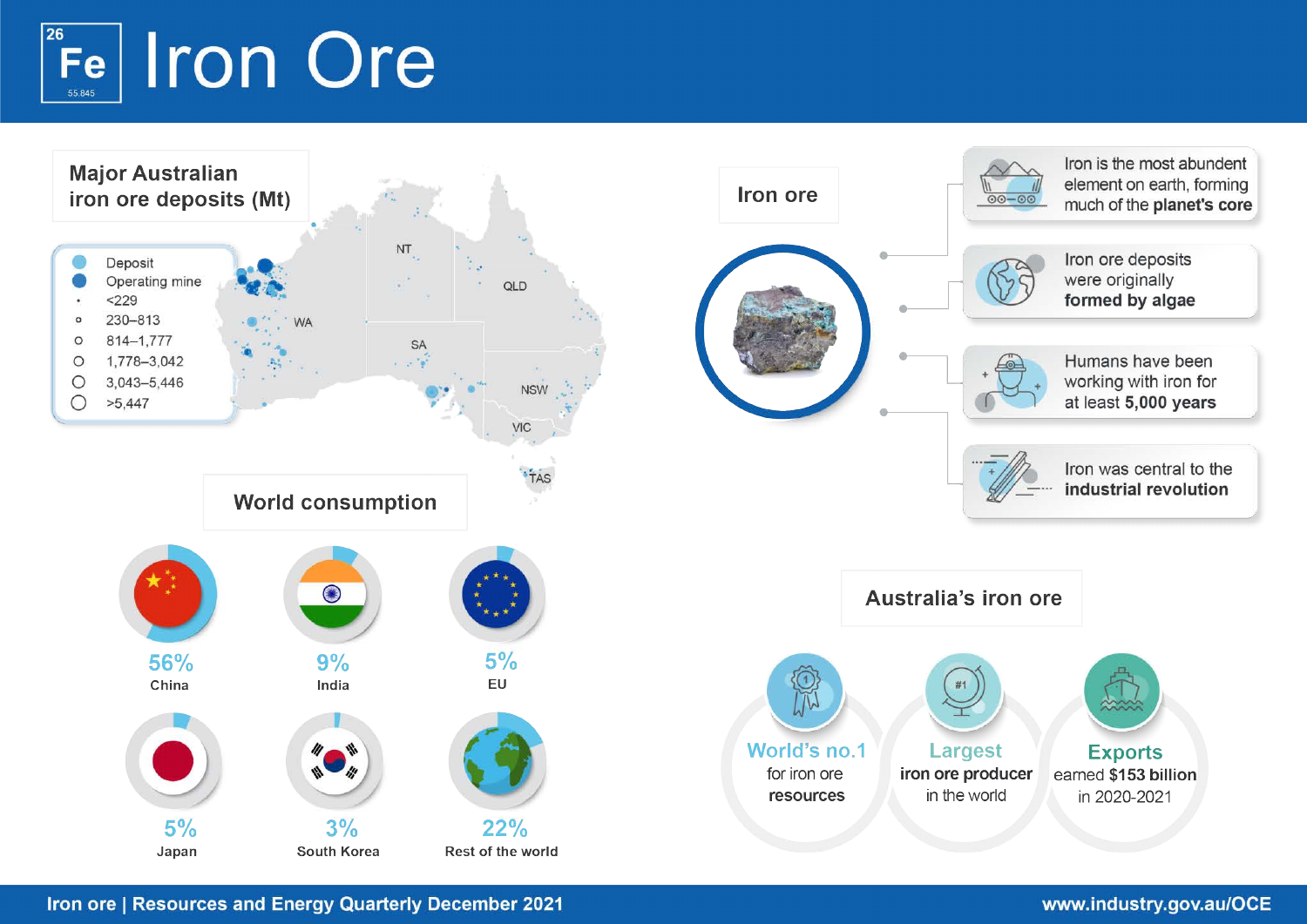# 26 Fe Iron Ore

# Trade map | December 2021

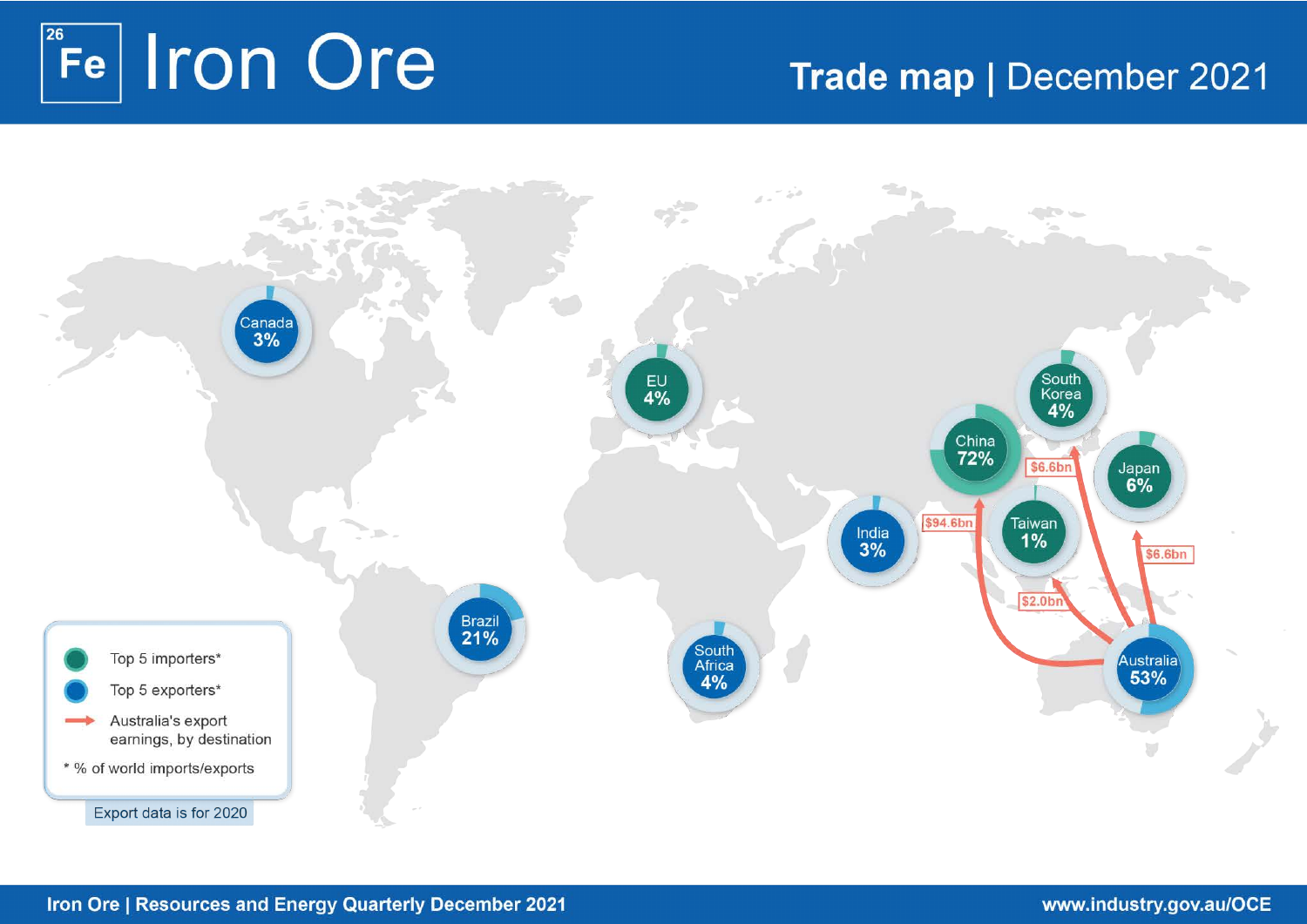# **4.1 Summary**

- Iron ore prices have fallen to an 18-month low (around US\$90 per tonne) as of early December, reflecting forced cuts to Chinese steel production and weaker demand for steel in that nation in the second half of 2021.
- Australian export volumes are expected to grow steadily over the outlook, from 867 million tonnes in 2020–21 to 920 million tonnes by 2022–23. This reflects the commencement of several new mines in Western Australia.
- Iron ore prices are projected to decline further over the outlook period. This is likely to see Australia's iron ore export earnings fall (from \$153 billion in 2020–21) to \$118 billion in 2021–22, and \$85 billion by 2022–23.

### **4.2 Prices**

# Cuts to China's steel output in Q3 led to big fall in iron ore prices

Following record highs during the first half of 2021, iron ore prices have fallen substantially in recent months, hitting a low of US\$85 a tonne by mid-November. The average spot price for 62% Fe iron ore fines at Chinese ports in November was about US\$92 per tonne, 60% lower than the peak reached in May 2021, and about 40% lower than at end 2020.

The fall in prices reflects the decline in China's monthly steel production from June 2021 (Figure 4.1). Crude steel output in China for the September quarter 2021 was 16% lower quarter-on-quarter, and 14% lower year-on-year. China's stated goal of no growth in steel output in 2021 now appears on track to be met. Total steel output in the 10 months to October 2021 was 876 million tonnes, 0.9% lower than the same period in 2020. This marks a substantial change from the first half of 2021, when steel output in six months to June was running 11% higher year-on-year.

Lower steel output follows a significant broadening of emissions-related production cuts by China's central government in the second half of 2021 (see *Steel* chapter). This has required all of China's provinces to scale back production to 2020 levels by the end of November — with most on track to meet this goal by the end of the September quarter.



#### **Figure 4.1: Iron ore price and monthly China steel production**

Notes: China import Iron ore fines 62% Fe spot (CFR Tianjin port) Source: Bloomberg (2021) China import prices; World Steel Association (2021)

Steel output has also been adversely impacted by recent power shortages experienced in China (see *Thermal coal* chapter). More than half of China's 31 provinces were required to implement power rationing from September. While direct cuts to steel production were limited, a significant reduction in manufacturing and industrial output saw reduced demand for steel products, particularly flat steel types such as hot-rolled coil.

The combination of emissions-related curbs and elevated coal prices (see *Metallurgical Coal* chapter) has seen the premium for higher grades of iron ore (65% Fe content and above) reach multi year highs (See Figure 4.2). Higher grades typically require less metallurgical coal to be used in the steelmaking process, allowing mills to adjust their input mix to cope with the historically high coal prices seen in recent months. Lower levels of metallurgical coal and fewer ore impurities also lead to reduced emission levels (for a given level of output), allowing mills to maximise output while still adhering to steel production curbs. With China's winter season starting — which typically sees a rise in pollution levels particularly in the north —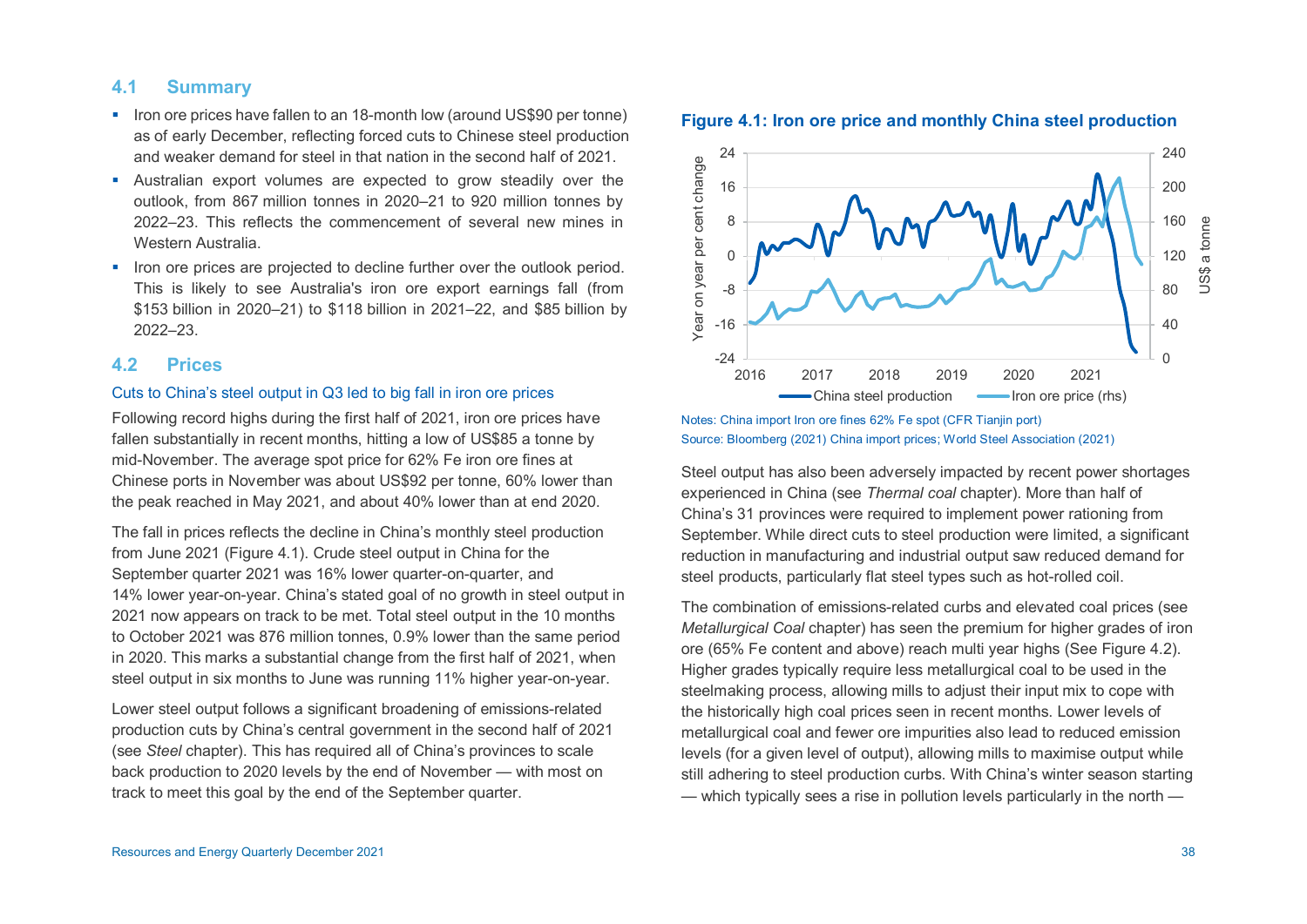emission-related production curbs have been placed on as many as 64 cities place through to March 2022. This may see a persistence of a higher 66% premium through to the March quarter 2022.

#### China's weaker demand for steel also weighing on iron ore prices

The major drivers of China's elevated demand for steel in the first half of this year — infrastructure and residential property construction, and manufacturing — have all seen weakening activity in recent months. This has created headwinds for steel and iron ore demand in China in the second half of 2021.

New investment in infrastructure was 5.3% lower (3-month-movingaverage) in October compared with the same period in 2020. And new residential property starts in the year to October 2021 were down 6.8% compared with the same period in 2020. The combined impact of these policies weakened the demand for steel from the construction sector in recent months, with this industry typically accounting for 50-60% of domestic steel consumption. This contraction has led to substantial falls in mills' demand for iron ore inputs, particularly from August this year.

China's recent power crunch has also severely impacted its manufacturing sector. Growth in industrial production was 3.5% year-on-year in October, down from a high of 14% in March this year. China's steel manufacturing production index (produced by S&P Global Platts) — measuring production data for 17 steel-related manufactured goods — also remained well below levels seen earlier in 2021.

The falls in steel prices in China over recent months has seen a significant contraction in steel mill profit margins, back to near breakeven levels by the end of the November. Along with government-mandated cuts, this is likely to dampen any incentive for mills to substantially raise steel production levels for the rest of 2021, with many continuing to undertake plant maintenance throughout the second half of 2021.

Chinese portside iron ore inventories reached 150 million tonnes at the end of November, well above the five year average and nearing multi year highs (Figure 4.3). This follows the significant drop off in steel production



#### **Figure 4.2: Iron ore price spread between grades**

Notes: \*Difference to benchmark of 62% iron fines CFR Source: Bloomberg (2021); China import prices

**Figure 4.3: China's weekly iron ore port stocks** 



Notes: Benchmark used is 62% iron fines CFR Source: Bloomberg (2021)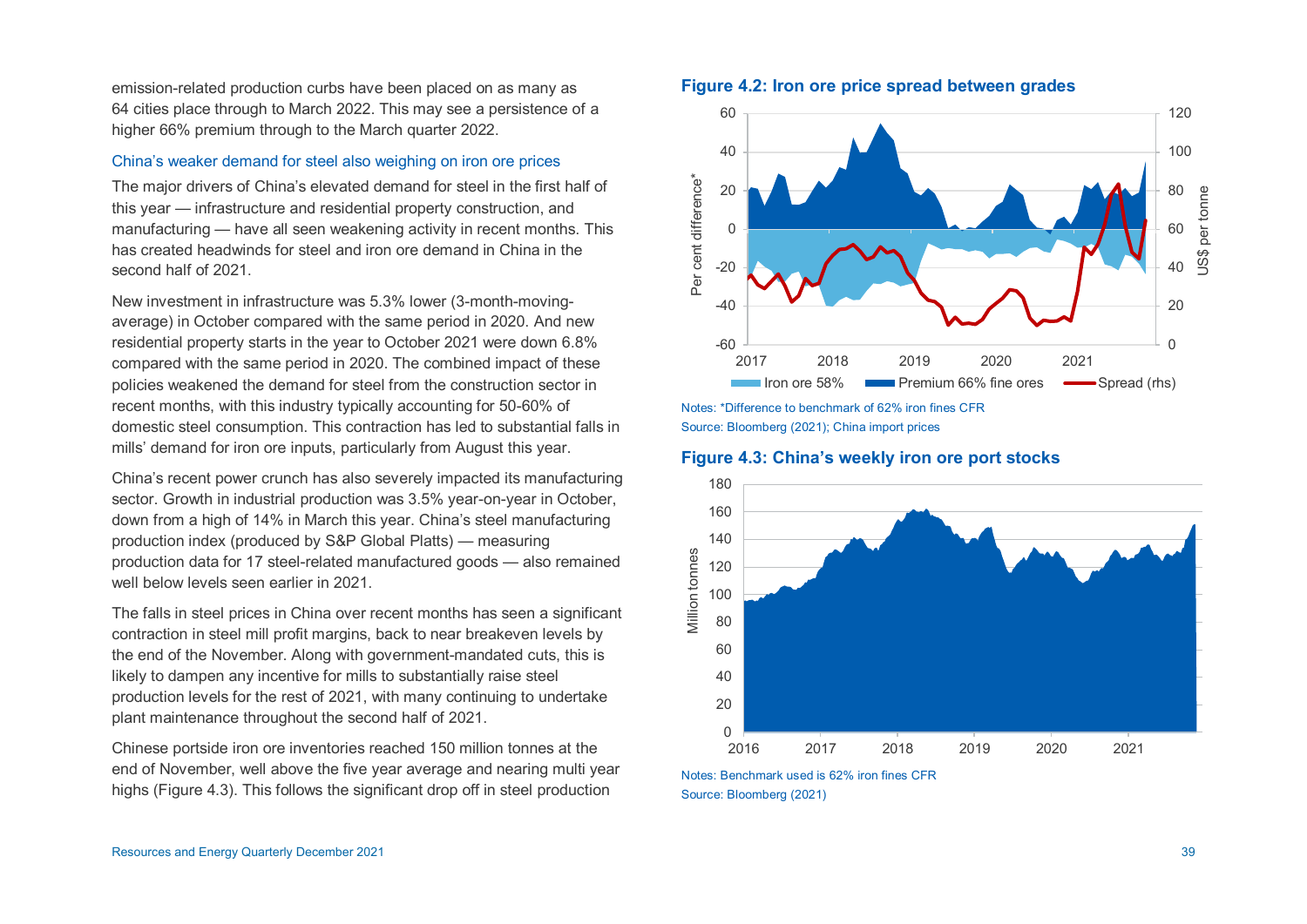from June, leading to lower portside sales in recent months. The abundance of portside stockpiles provides a significant buffer for steel mills to restock iron ore supply during the December quarter 2021, without causing a significant tightening in the seaborne iron ore market.

### Rebound in seaborne iron ore supply in second half of 2021

Export volumes from the world's two biggest producers — Australia and Brazil — have continued to increase in recent months. Combined export volumes have exceeded the five year average since May, and reached their highest ever value in September 2021 at around 111 million tonnes (Figure 4.4). The acute weather disruptions, port maintenance, and safetyrelated mine closures that contributed to significant supply shortages in both countries in the first half of 2021 appear to have largely resolved. This placed downward pressure on iron ore prices, particularly when considered alongside the present weaknesses in demand in China.

# **Figure 4.4: Total iron ore exports – Australia and Brazil**



Source: ABS (2021); Brazilian customs data

#### Subdued outlook for iron ore prices for the rest of 2021

With growth in China's steel production now estimated to be flat in 2021 and a growing global iron ore supply, the outlook for iron ore prices remains relatively sombre in the outlook period.

Winter steel curbs for Chinese mills are anticipated to remain until end 2021. These curbs will require mills to maintain output below 2020 levels through to December 2021, with some increase then permitted through to March 2022. The Chinese Government has signalled it is also keen to ensure reduced air pollution (and blue skies) for the Beijing Winter Olympics in February 2022. This is likely to impact major steel-producing provinces close to the capital, such as Hebei, Shandong and Liaoning, and provide a continued dampening effect on iron ore prices through to early 2022.

China's efforts to address surging property prices and high debt in its residential property sector also appear to be taking effect, and is expected to lead to lower construction activity going into 2022. With the property construction sector a major end-user of steel (around 30% of China's total demand), continued weakness in this sector has significant implications for iron ore demand over the outlook.

However, China's efforts to de-leverage its residential property sector and remove fiscal stimulus are likely to face growing challenges moving into 2022. This follows weaker economic activity and renewed outbreaks of the COVID-19 pandemic in recent months.

New investment in infrastructure also appears to be picking up in the December quarter 2021. New projects have already been announced for provinces such as Shaanxi and Hubei, and more are expected into year end. The increase in funding is expected to boost new infrastructure activity from early 2022, and raise steel demand for this sector. However, the extent to which this is offset by continued weakness in the residential construction sector is unknown, though it is unlikely construction activity will return to levels seen in the first half of 2021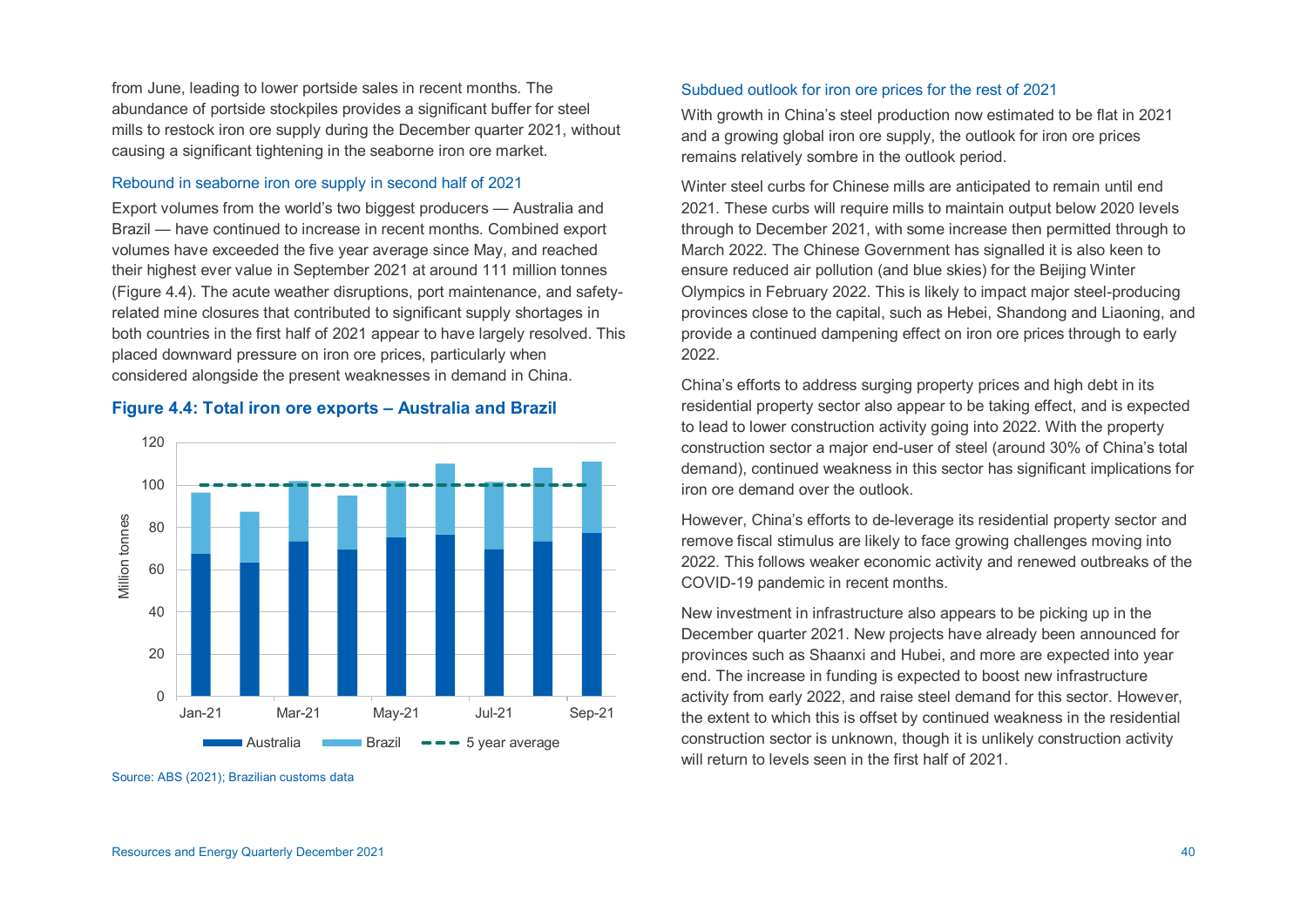After averaging close to US\$150 a tonne (62% Fe fines, CFR) in the September quarter, the benchmark iron ore price is forecast to fall to around US\$85 a tonne in the December quarter 2021. For the full calendar year, prices are expected to average around US\$140 a tonne in 2021, and around US\$80 a tonne in 2022 (Figure 4.5).

# **Figure 4.5: Iron ore price outlook, quarterly**



Notes: China import iron ore fines 62% Fe spot (FOB) Source: Bloomberg (2021); Department of Industry, Science, Energy and Resources (2021)

# **4.3 World trade**

#### Global iron ore supply improving into the second half of 2021

The sources of tight global supply of iron ore in the first half of 2021 are expected to continue easing as the year turns. Total shipments for the world's four largest iron ore exporters — Australia, Brazil, South Africa and Canada — were estimated to be around 356 million tonnes in the September quarter 2021. This was an increase of 6.5% quarter-onquarter, and around 13% higher compared with the March quarter 2021, when global seaborne supply shortages were at their most acute.

### Australian exports increasing in 2021 in spite of disruptions

Total volumes of iron ore exported from Australia were around 220 million tonnes in the September quarter 2021. While this was flat compared with the June quarter, it was an increase of 7.7% from the weather affected March quarter 2021.

The improvement reflects the recovery in production and exports from Western Australia, following the dissipation of acute weather disruptions seen at the start of 2021. Export volumes have also continued to improve despite ongoing maintenance work at the ports of Dampier and Hedland, as well as pandemic-related delays for major producers in bringing replacement supply online in 2021 (see *Australia* section).

Iron ore shipments from Australia are expected to have continued to rise in the December quarter 2021, as new replacement mine supply comes online for major Australians producers. Total Australian exports are forecast to reach 875 million tonnes in 2021, and over 900 million tonnes in 2022 (Figure 4.6).

#### Brazilian supply in 2021 continues its recovery from Brumandinho collapse

Total shipments of iron ore from Brazil — the world's second largest exporter behind Australia — reached around 100 million tonnes in the September quarter 2021. While this was 16% higher quarter-on-quarter, it remained around 3.1% lower than the same period in 2020.

Brazil's largest producer, Vale, had total production of 89 million tonnes in the September quarter 2021, an increase of 18% compared with the previous quarter (and a 0.8% increase year-on-year). This followed an improvement in seasonal weather conditions, an increase in production capacity at its Vargem Grande Complex, and the resumption of iron ore pellet operations at its Fábrica site. Despite the improvement Vale's September 2021 production update set full year 2021 production guidance of between 315–335 million tonnes, and indicated it was likely to be at the lower end of this range. In late November, 2021 guidance was further updated to between 315-320 million tonnes.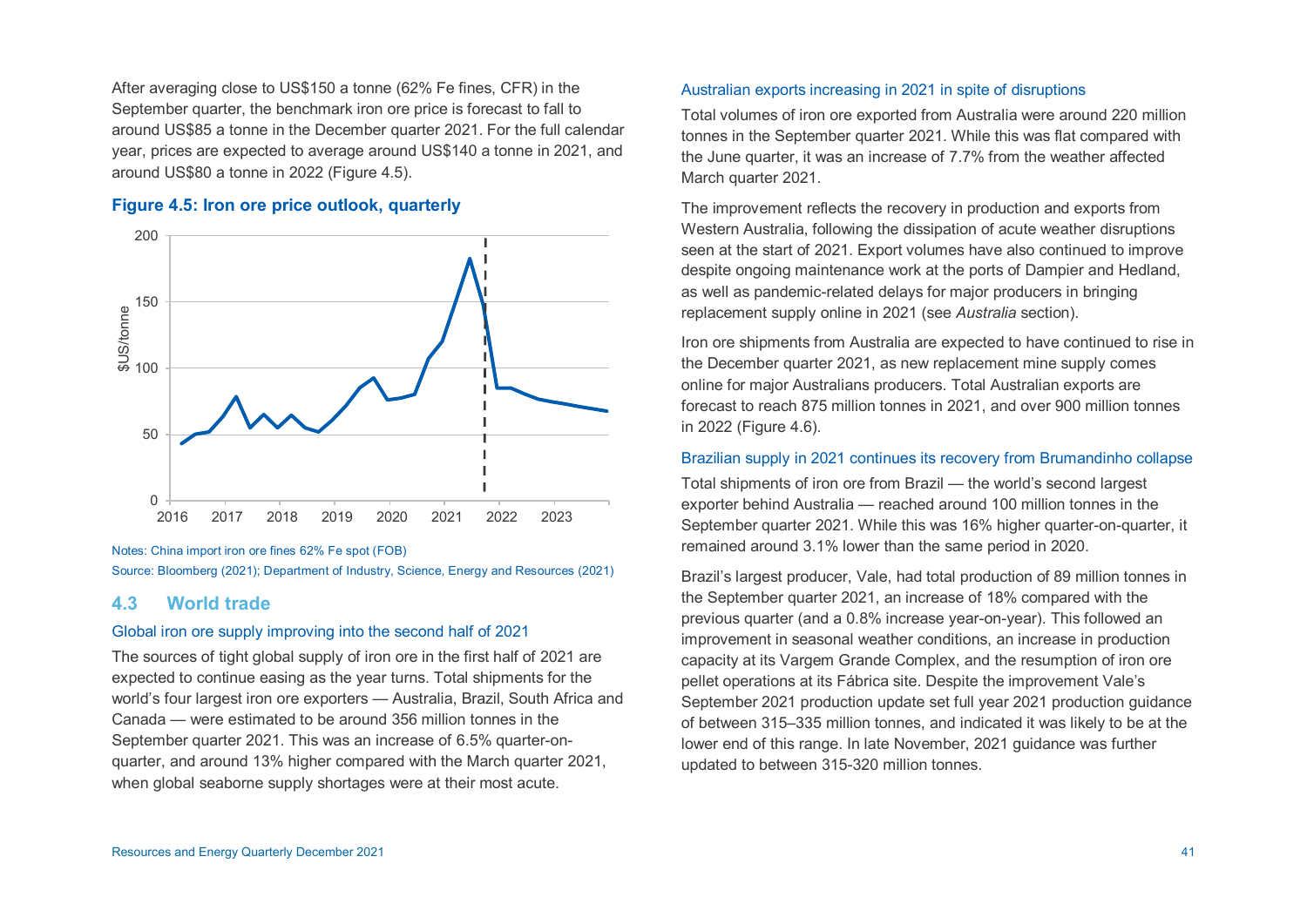The company also outlined a new strategy aimed at prioritising value over volume, and lowering supply of some of its high-silica, low margin product. This is expected to lead to lower production of around 4 million tonnes in 2021 and 12-15 million tonnes in 2022.

In September 2021, Vale cut its targeted production capacity for 2022 (from 400) to 370 million tonnes, primarily due to delays in permitting at its Serra Norte complex in the Northern System. The planned growth in capacity in 2022 remains contingent on recommissioning and expansion of its Southeastern and Northern systems, with output capacity from its Serra Sul mine rising from 83 million tonnes in 2020 to 100 million tonnes from the second half of 2022.

Total Brazilian exports are forecast to reach 362 million tonnes in 2021, over 390 million tonnes in 2022 and 412 million tonnes in 2023 (Figure 4.6).

## **Figure 4.6: Outlook for global iron ore exports**



Source: World Steel Association (2021); Department of Industry, Science, Energy and Resources (2021)

#### China's iron ore imports higher in Q3, but reflecting weaker demand

China's total imports of iron ore in the September quarter 2021 were around 281 million tonnes. While this was an increase of around 1.4% quarter-on-quarter, the result was around 12% lower than the same period in 2020, reflecting the weakened demand for iron ore in China so far in the second half of 2021.

The severe congestion at Chinese ports in the September quarter 2021 due to renewed outbreaks of the pandemic and stricter COVID-19 protocols — appears to have receded in more recent months. However, the number of bulk carriers waiting to unload remains elevated, particularly in northern ports. While this does not appear to have materially impacted iron ore prices in the period, port congestion remains a risk.

The seaborne iron ore market is expected to remain relatively tight over the outlook period, and remains susceptible to supply disruptions.

#### Longer term iron ore projects in Africa continuing to be developed

In May 2021, the Chinese Government announced an aim to diversify its current iron ore supply. Australia currently accounts for more than 60% of the nation's iron ore imports. The Chinese Government's new plan included a target of 45% self-sufficiency in steelmaking raw materials by 2025; increased domestic exploration and output of iron ore; and securing more overseas reserves.

As part of this, China is investigating a number of possible iron ore mines in Africa, including large deposits in Gabon and Madagascar. The most notable prospect in Africa is the proposed Simandou iron ore mine, located in Guinea. The project has been increasingly emphasised as a key element in China's future supply chains, although production remains a number of years away. With potential full production capacity of 200 million tonnes per year, this is around 15-20% of output currently produced in the Pilbara region of Western Australia.

However, there are significant risks for this project to be brought into development. The project requires long term and significant investment in mining-related and transport infrastructure to get minerals to market,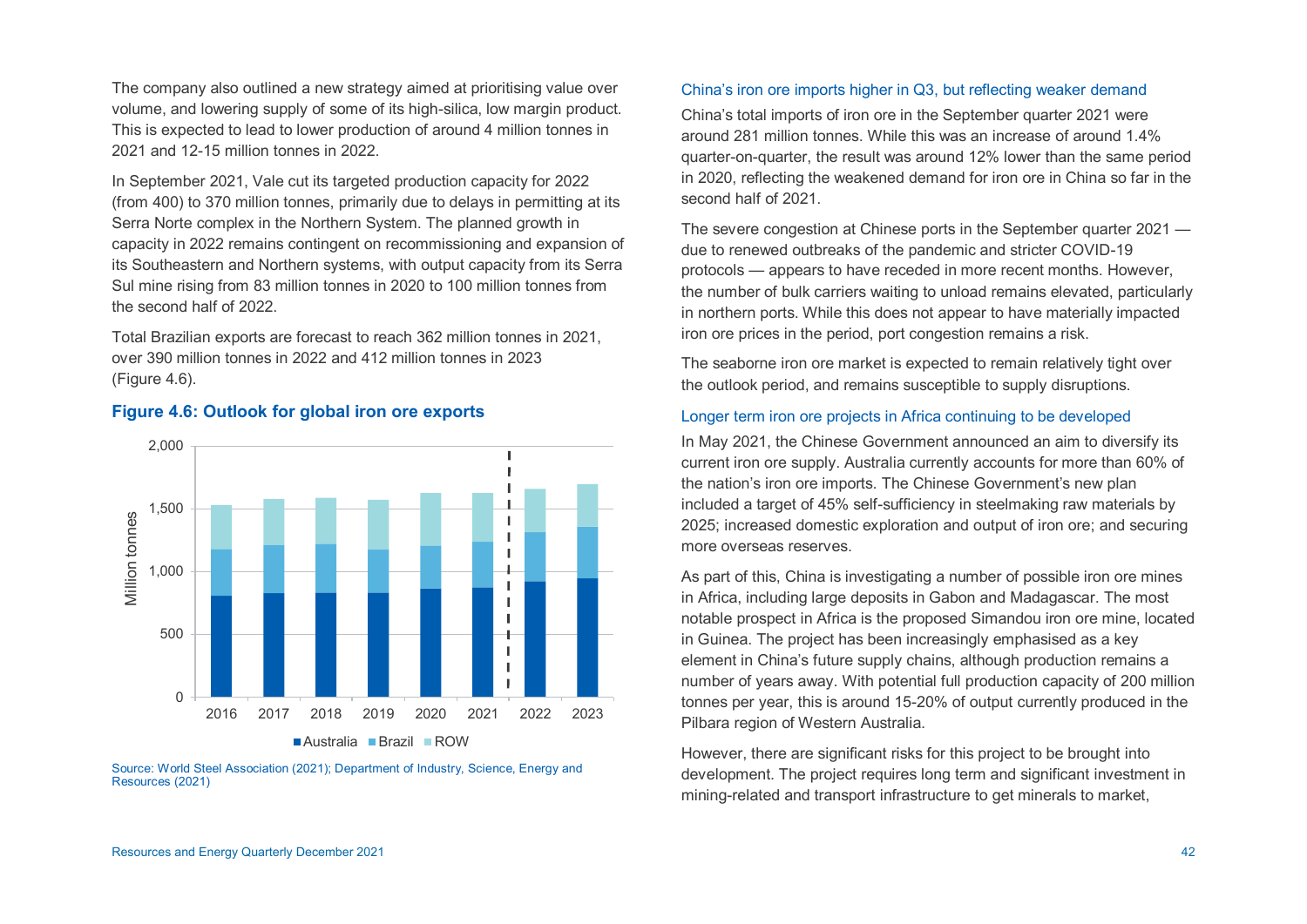including development of a new port and 650 kilometres of new railway. And in September, a coup against President Alpha Condé demonstrated how exposed the project is to political instability in the country.

Elsewhere in Africa, the Ikongwe mine in Botswana achieved its maiden export of iron ore, with output reaching China in September. The mine is owned by Vision Ridge Investments — a unit of India's Yashomann Industries — and has an order to provide 50,000 tonnes per month (0.6Mt a year) to a state-owned steel producer in China. The project is aiming to produce one million tonnes of iron ore per year.

Global iron ore markets are expected to remain tight, with slow growth in both supply and demand over the next few years. Market structure is not expected to alter significantly, with Australia's market share expected to hold up. A recovery in Brazilian supply is likely in the short-term, but a number of high-cost mines in Brazil and China are also expected to face closure or depletion over the next 10 years.

# **4.4 Australia**

#### Iron ore export earnings moderate from record set in June quarter 2021

Australia's total iron ore export value reached \$43 billion in the September quarter 2021. This was about \$6.0 billion (or 12%) lower quarter-onquarter, reflecting the significant fall in iron ore prices from August 2021. However, the result remains around \$13 billion (or 45%) higher than the same period in 2020.

Total volumes of iron ore exported from Australia in the September quarter 2021 (about 220 million tonnes) were flat compared with previous quarter and about 1.1% higher than the same period in 2020. This follows recent maintenance work undertaken at Port Hedland, and pandemic-related delays in bringing replacement supply online in 2021 by major producers.

Iron ore exports to China totalled around \$35 billion in the September quarter 2021, representing around 82% of total Australian iron ore export value. Total export value to China fell close to 13% quarter-on-quarter, however remained 49% higher than the same period in 2020. The outcome reflects the significant tailwind elevated iron ore prices provided

for Australian exporters through to August this year, with export volumes to China in the September quarter 2021 only about 6.9% higher year-onyear.

Despite modest falls in export volumes for a number of Australia's major producers in the March quarter 2021, domestic operations continued to perform strongly in 2021. Total export volumes of iron ore are projected to reach 874 million tonnes in 2021, up 0.8% year-on-year.

Rio Tinto shipped 83 million tonnes in the September quarter 2021, a 9% rise quarter-on-quarter and 2% higher than the same period in 2020. However, shipments for nine months to September 2021 remained 2% below where they were for the same period in 2020, reflecting the severity of seasonal weather disruptions experienced through the first half of 2021, and some difficulties in bringing its significantly-sized replacement capacity online. Rio Tinto has now revised 2021 output guidance down (from 325– 340 million tonnes to 320–325 million tonnes), following modest delays in completing development of its Gudai Darri and Robe Valley projects.

Rio Tinto is aiming to bring around 90 million tonnes of replacement mine capacity online in 2021. Rio Tinto's brownfield mine replacement project at West Angelas (30 million tonnes per annum capacity) has now been commissioned, while first ore was achieved at its Robe Valley project (25 million tonnes per annum) in August. The company's third brownfield replacement project, Western Turner Syncline Phase 2 (32 million tonnes per annum) is still expected to produce its first ore in 2021, while its new Gudai Darri project (43 million tonnes per annum) is projected to start producing from the March quarter 2022.

BHP's total iron ore production was 63 million tonnes in the September quarter 2021. This was a fall of 3% quarter-on-quarter and 4% lower yearon-year. This reflected major maintenance during the quarter at Port Hedland, as well as temporary rail labour shortages related to COVID-19 border restrictions. BHP has retained 2021–22 guidance at 249–259 million tonnes, and this will include a ramp up of its South Flank project, which achieved first ore in May 2021, and is expected to reach full production of 80 million tonnes per year over the next few years. In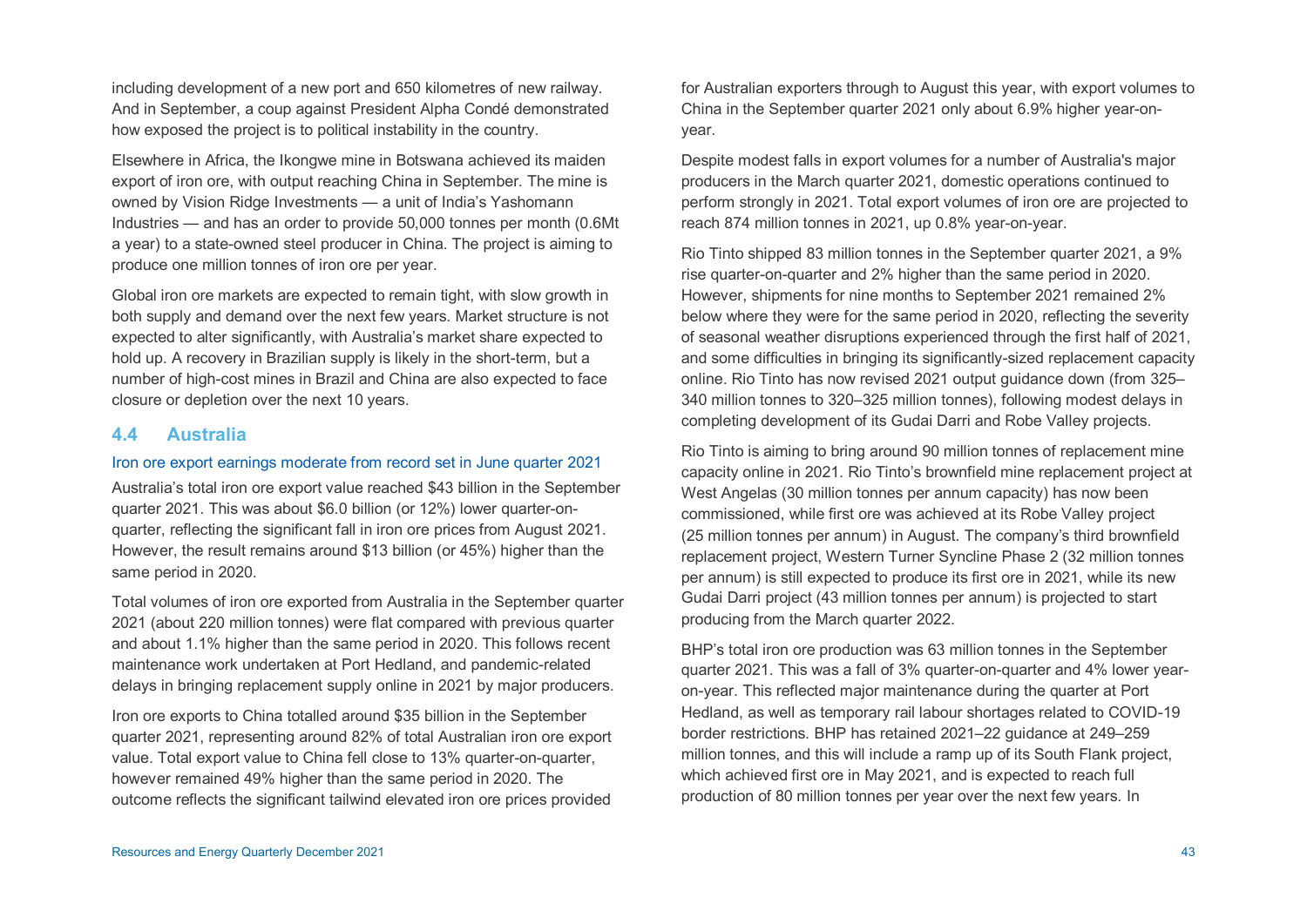September 2021, BHP also received regulatory approval to lift capacity at its Port Hedland operations (from 290 million tonnes per annum) to 330 million tonnes per annum. This development will follow debottlenecking work planned for the December quarter 2021.

Fortescue's total iron ore exports were around 46 million tonnes in the September quarter 2021. While this was a fall of 8% on shipments made in the June quarter 2021, it remained 3% higher compared with the same period in 2020 and a new record for the September quarter. This has come as Fortescue's newly developed Eliwana project ramps up, with output expected to reach almost 30 million tonnes per year. Fortescue is continuing to develop its 22 million tonne per annum Iron Bridge Magnetite Project, with first output scheduled for December 2022. This new project will deliver high grade 67% Fe magnetite concentrate.

With steady production volumes and record prices, Australia's iron ore export earnings reached a new record of \$153 billion in 2020–21. Prices for iron ore are expected to continue to ease from the second half of 2021, leading to some moderation in earnings over the subsequent two years. Total export value for iron ore is forecast to be \$118 billion in 2021–22 and \$85 billion in 2022–23 (Figure 4.7).

#### Iron ore exploration expenditure is growing as prices lift

A total of \$175 million was spent on iron ore exploration in the September quarter 2021. This is 16% higher than exploration in the June quarter 2021, and 57% higher than the same quarter in 2020. Exploration has been elevated in recent quarters as iron ore prices have reached historical highs in the first half of 2021 (Figure 4.8).

#### **Revisions**

Forecast export earnings for 2021–22 have been revised downwards from \$132 billion in the September 2021 *Resources and Energy Quarterly* (in nominal terms) to \$118 billion in this edition. This reflects the substantial fall in prices from August 2021. Forecast Australian export earnings have been revised down (by around \$14 billion) for 2022–23 to \$85 billion, reflecting falling prices from the second half of 2021.





Source: ABS (2021) International Trade, Australia, 5368.0; Department of Industry, Science, Energy and Resources (2021)

# **Figure 4.8: Australian iron ore exploration expenditure, \$m**

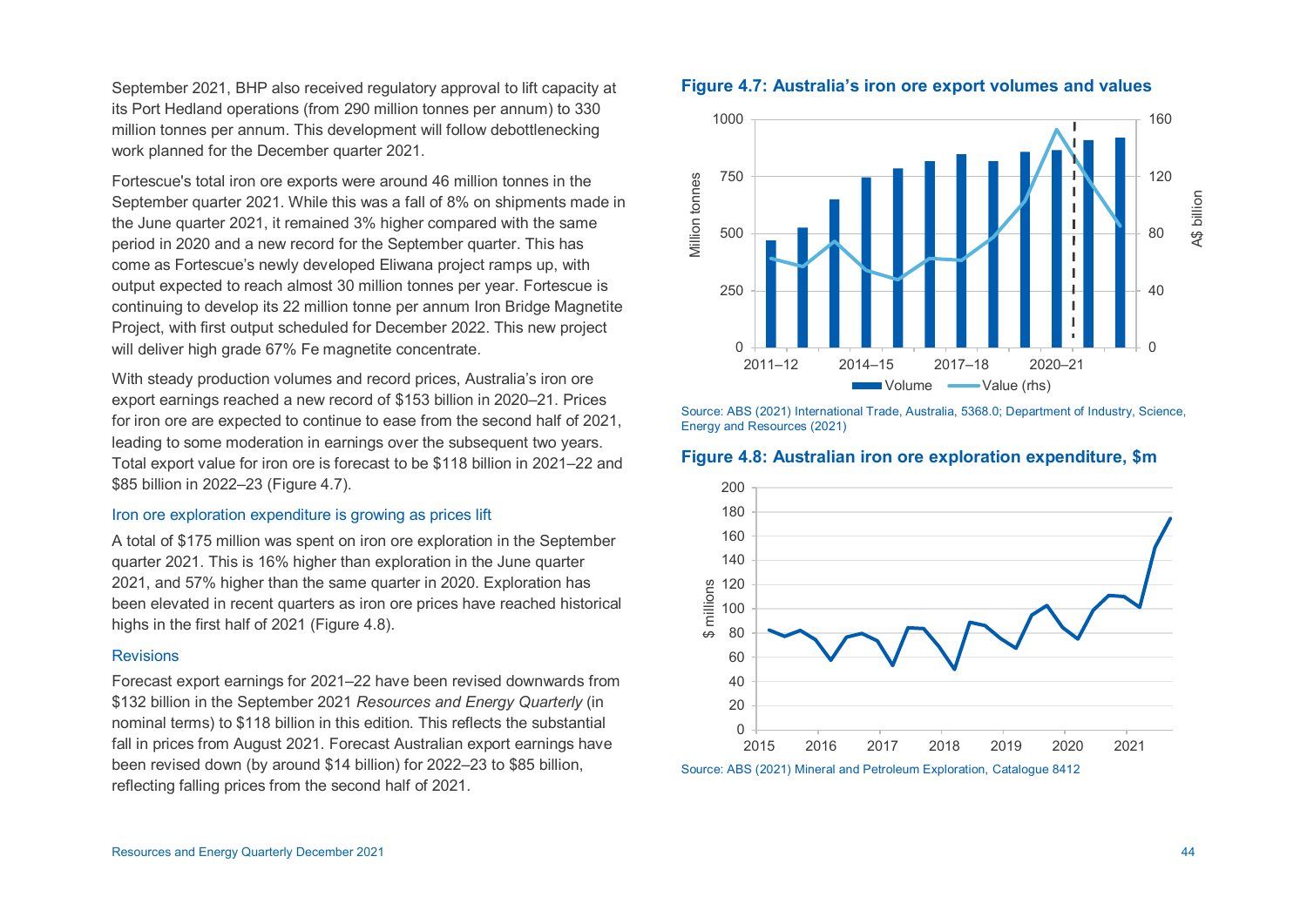# **Table 4.1: World trade in iron ore**

|                   |       | <b>Million tonnes</b> |                   |                   | Annual percentage change |                   |                   |  |
|-------------------|-------|-----------------------|-------------------|-------------------|--------------------------|-------------------|-------------------|--|
|                   | 2020  | 2021 <sup>s</sup>     | 2022 <sup>f</sup> | 2023 <sup>f</sup> | 2021 <sup>s</sup>        | 2022 <sup>f</sup> | 2023 <sup>f</sup> |  |
| Total world trade | 1,626 | 1,581                 | 1,619             | 1,652             | $-2.8$                   | 2.4               | 2.0               |  |
| Iron ore imports  |       |                       |                   |                   |                          |                   |                   |  |
| China             | 1,170 | 1,131                 | 1,161             | 1,175             | $-3.4$                   | 2.7               | 1.2               |  |
| Japan             | 99    | 119                   | 122               | 125               | 19.6                     | 2.8               | 2.6               |  |
| South Korea       | 70    | 73                    | 77                | 78                | 4.2                      | 5.6               | 1.2               |  |
| European Union    | 63    | 78                    | 78                | 78                | 23.6                     | 0.0               | 0.0               |  |
| Iron ore exports  |       |                       |                   |                   |                          |                   |                   |  |
| Australia         | 867   | 874                   | 923               | 948               | 0.8                      | 5.5               | 2.8               |  |
| <b>Brazil</b>     | 342   | 362                   | 394               | 412               | 5.9                      | 8.9               | 4.6               |  |
| South Africa      | 66    | 69                    | 69                | 73                | 5.1                      | 0.7               | 5.1               |  |
| Canada            | 55    | 54                    | 55                | 57                | $-2.6$                   | 2.4               | 3.7               |  |
| India             | 52    | 37                    | 38                | 37                | $-29.4$                  | 3.9               | $-3.6$            |  |

#### Notes: **f** forecast; **s** estimate

Source: World Steel Association (2021); International Trade Centre (2021); Department of Industry, Science, Energy and Resources (2021)